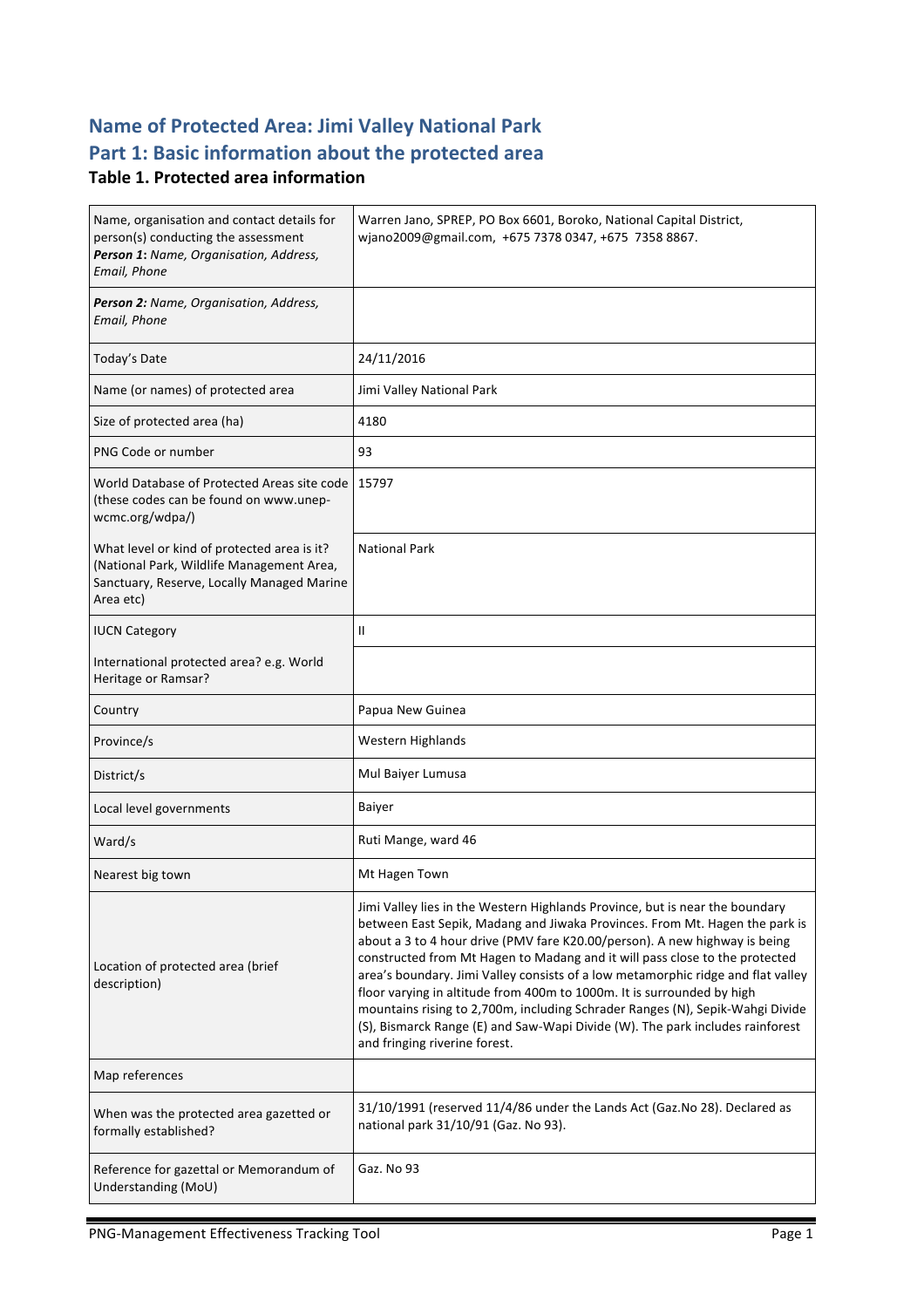| Who owns the protected area? please enter<br>Government Private Community/ customary<br>landowners, private, Other (name) and<br>include Clan name(s)                                                                                          | National government                                                                                                                                                                                              |
|------------------------------------------------------------------------------------------------------------------------------------------------------------------------------------------------------------------------------------------------|------------------------------------------------------------------------------------------------------------------------------------------------------------------------------------------------------------------|
| Number of households living in the<br>protected area                                                                                                                                                                                           | 0                                                                                                                                                                                                                |
| Population size within the protected area                                                                                                                                                                                                      | 0 (outside 300)                                                                                                                                                                                                  |
| Who manages the protected area? (e.g.<br>please enter government, customary<br>landowners [add clan names] management<br>committee [how many and what gender])                                                                                 | Clan members. There are no government officers.                                                                                                                                                                  |
| Total number of staff (this means anyone<br>working on the protected area in paid jobs -<br>whether NGOs, community, rangers or<br>customary landowners                                                                                        | 0                                                                                                                                                                                                                |
| Temporary paid workers 0                                                                                                                                                                                                                       |                                                                                                                                                                                                                  |
| Permanent paid workers 0                                                                                                                                                                                                                       |                                                                                                                                                                                                                  |
| Annual budget (US\$) - excluding staff salary<br>costs                                                                                                                                                                                         | 0                                                                                                                                                                                                                |
| Operational (recurrent) funds                                                                                                                                                                                                                  | 0                                                                                                                                                                                                                |
| Project or special funds                                                                                                                                                                                                                       | 500,000 kina was given by the local member of the national parliament (the<br>Minister for Tourism) for Baiyer River Wildlife Sanctuary and Jimi Valley<br>National Park and the money was used for fencing.     |
| Reason for protected area establishment                                                                                                                                                                                                        | Originally purchased by the colonial government for agriculture development<br>but was recognised as being too rugged for this activity and was made available<br>for gazettal as a National Park (RAPPAM 2006). |
| What are the main values for which the area<br>is designated (Fill this out after data sheet 2)                                                                                                                                                | Forest habitat, bird species and secret sites.                                                                                                                                                                   |
| List the primary protected area management   To protect the forest and forest habitats.<br>objectives (add lines if needed after the<br>most important objectives):<br>Management objective 1                                                  |                                                                                                                                                                                                                  |
| Management objective 2                                                                                                                                                                                                                         | To protect birds and their habitats (Kurump Kona - means birds go to eat sand<br>and salt).                                                                                                                      |
| Management objective 3                                                                                                                                                                                                                         |                                                                                                                                                                                                                  |
| Number of people involved in answering the<br>assessment questions                                                                                                                                                                             | 3                                                                                                                                                                                                                |
| Name/organisation/contact details of<br>people participating in the assessment                                                                                                                                                                 | Doa Waiyer and Wanpis Waiyer, customary landowners and caretakers of Jimi<br>Valley; Yangga Trepa, Mul-Bayer Local Level Government, District<br>Administration planner.                                         |
| Customary landowners/other community;<br>CEPA, Other national government agency;<br>Provincial govt; local level govt; Protected<br>area staff (anyone working on the protected<br>area in paid jobs; NGO; Donors; External<br>experts; Others | Customary landowners and caretakers, and LLG district administration.                                                                                                                                            |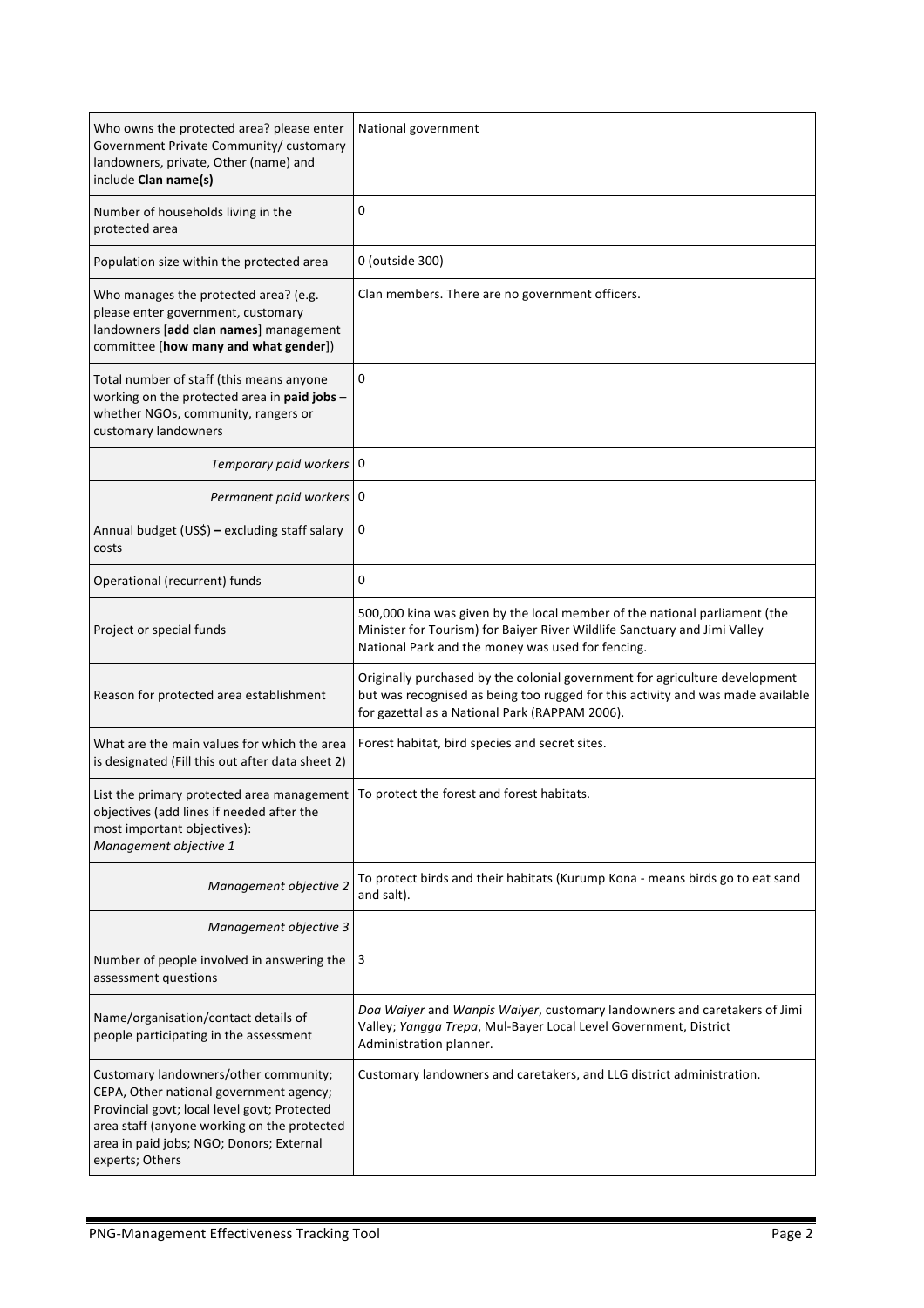SPREP through the PNG Protected Area Assessment Project, which is a component of the GEF Community-based Forest and Coastal Conservation and Resource Management Project in PNG.

### Part 2: What makes this protected area special and important?

*No text inserted*

|  |  |  | Table 2. Key values of the protected area |  |
|--|--|--|-------------------------------------------|--|
|--|--|--|-------------------------------------------|--|

| No.           | <b>Key values</b>        | <b>Brief description</b>                                                                                                                                                                                                                                                            | Note if endangered species or<br>ecosystem (IUCN)                                                                                                                                                                                                                                     |
|---------------|--------------------------|-------------------------------------------------------------------------------------------------------------------------------------------------------------------------------------------------------------------------------------------------------------------------------------|---------------------------------------------------------------------------------------------------------------------------------------------------------------------------------------------------------------------------------------------------------------------------------------|
| 1             | Forest trees and habitat | Jimi River flows through the national park.<br>Additional information: the vegetation is complex<br>lowland rainforest to lower montane forests (with<br>mixed Araucaria, Klinki pine) and also includes<br>grasslands (RAPPAM 2006)                                                |                                                                                                                                                                                                                                                                                       |
| $\mathfrak z$ | Birds and their habitat  | Birds (birds of paradise - blue bird of paradise),<br>parrots and cassowary. Additional information:<br>Surveys indicate a rich fauna, typical of these<br>rainforests, in good condition; includes Pesquet's<br>parrot, little king and lesser birds-of-paradise<br>(RAPPAM 2006). | Pesquet's parrot is vulnerable,<br>the only member of its family,<br>and endemic to hill and montane<br>rainforest of New Guinea. It is<br>listed on Appendix II of CITES.<br>Blue bird of paradise $-$ also<br>vulnerable, endemic to PNG east<br>of central ranges, in Appendix II. |
| 3             | Secret Site              | There are two lakes and waterfalls - masalai live<br>there. Birds come and eat the salty sand.                                                                                                                                                                                      |                                                                                                                                                                                                                                                                                       |

#### **Table 3. Checklist of values/benefits**

Not important 0; Important 1; Very important 2; Don't know DK

|    | How important is the protected area for                                                                                                   | <b>Score</b>   | <b>Comment</b>                                                                                                                                                                                                                                                                                                                            |
|----|-------------------------------------------------------------------------------------------------------------------------------------------|----------------|-------------------------------------------------------------------------------------------------------------------------------------------------------------------------------------------------------------------------------------------------------------------------------------------------------------------------------------------|
|    | each of the listed values/benefits?                                                                                                       | (0,1,2, DK)    |                                                                                                                                                                                                                                                                                                                                           |
| 1. | Biodiversity $-$ the presence of many<br>different kinds of plants, animals and<br>ecosystems                                             | 2              | Rich fauna including birds of paradise, cassowary and<br>parrots (e.g. Pesquet's parrot) noted and important<br>vegetation (e.g. mixed Araucaria and grassland).                                                                                                                                                                          |
|    | 2. Presence of rare, threatened, or<br>endangered species (plants and animals)                                                            | $\overline{2}$ | Pesquet's parrot and the blue bird of paradise are<br>vulnerable.                                                                                                                                                                                                                                                                         |
| 3. | Ecosystems (e.g. wetlands, grasslands,<br>coral reefs etc) that are rare because they<br>have been cleared or destroyed in other<br>areas | $\overline{2}$ | Lowland and lower montane rainforest are located within<br>the national park.                                                                                                                                                                                                                                                             |
| 4. | Protecting clean, fresh water                                                                                                             | $\overline{2}$ | Jimi River is on park boundary and it is important to<br>protect the water in this river.                                                                                                                                                                                                                                                 |
| 5. | Sustaining important species in big enough<br>numbers that they are able to survive here                                                  | $\overline{2}$ | The park size is relatively small, but we consider that it is<br>important habitat for several species, particularly birds<br>and some trees e.g. Klinki pine.                                                                                                                                                                            |
| 6. | Providing a source of employment for local<br>communities now                                                                             | 0              | There is currently no employment provided by the park.<br>However, employment is very important so that the<br>people who are employed will provide protection for the<br>area. Some money has been given by the local Member of<br>Parliament to rebuild the Jimi Valley National Park. This<br>will provide jobs for some local people. |
| 7. | Providing resources for local subsistence<br>(food, building materials, medicines etc.)                                                   | $\overline{2}$ | Local people use the forest for hunting for food.<br>Cassowary provide food and feathers and are used in bride<br>price. The feathers of the blue bird of paradise are used in<br>singsings and we trade these for money.                                                                                                                 |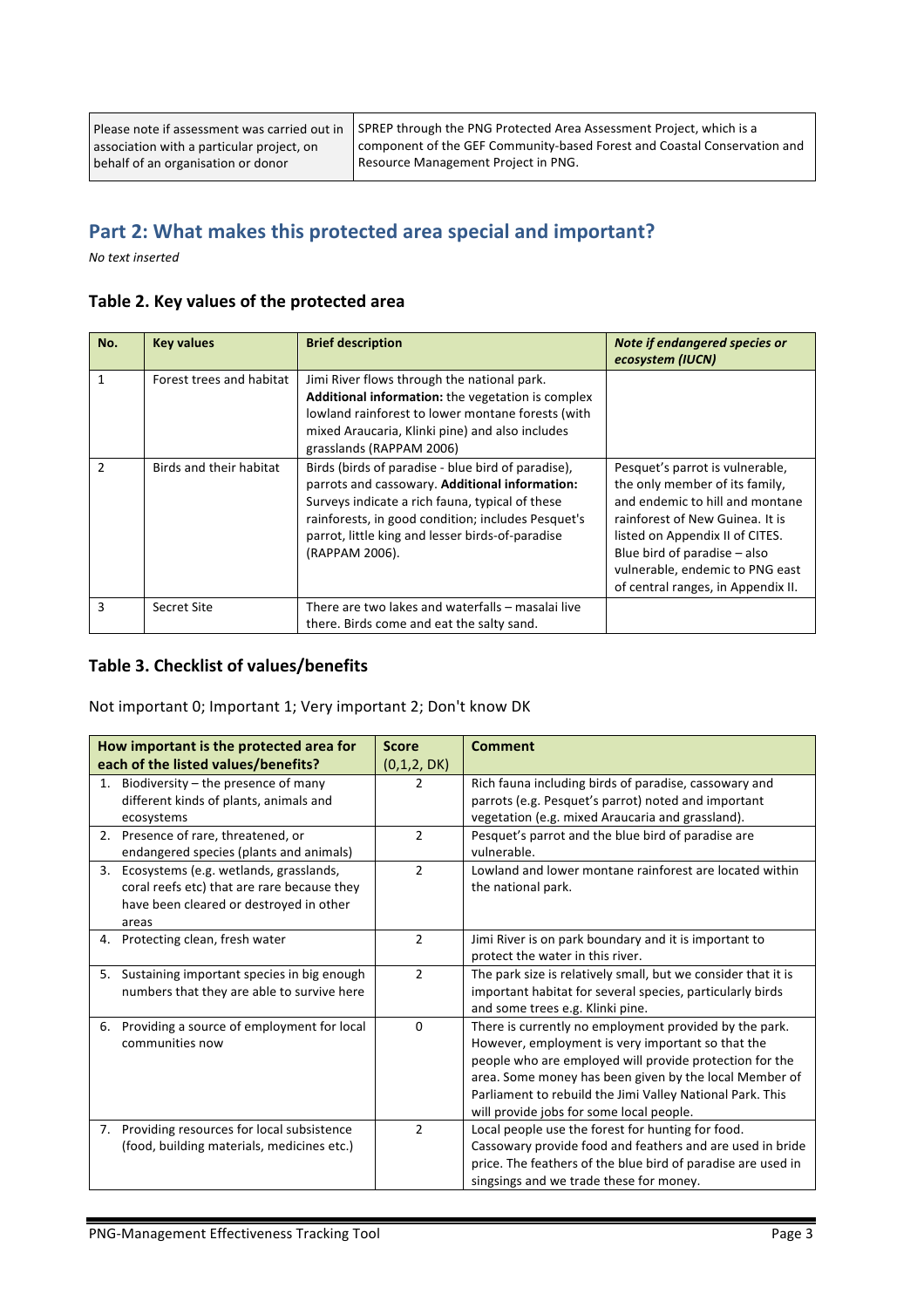| Providing community development<br>8.<br>opportunities through sustainable<br>resource use              | $\overline{2}$ |                                                                                                                                                                                                                                    |
|---------------------------------------------------------------------------------------------------------|----------------|------------------------------------------------------------------------------------------------------------------------------------------------------------------------------------------------------------------------------------|
| Religious or spiritual significance (e.g.<br>9.<br>tambu places)                                        | $\overline{2}$ | Maldap Waterfall and Knegai Waterfall, and Kengai Lake<br>hinder people from entering this area. The spirits stop<br>people from entering the area.                                                                                |
| 10. Plant species of high social, cultural, or<br>economic importance                                   | $\overline{2}$ |                                                                                                                                                                                                                                    |
| 11. Animal species of high social, cultural, or<br>economic importance                                  | $\mathcal{P}$  | Birds of paradise (feathers, food and for trade).                                                                                                                                                                                  |
| 12. Attractive scenery                                                                                  | $\overline{2}$ | The park provides good scenery for tourists and bird<br>watchers. There are waterfalls, rivers, forest habitats and<br>birds.                                                                                                      |
| 13. Tourism now                                                                                         | 1              | Facilities that exist now cannot support tourism -<br>everything is run down. In the past, the park had a lot of<br>tourists who brought in money and work.                                                                        |
| 14. Potential value for tourism in the future                                                           | $\overline{2}$ | We would like more facilities and tourists. As the park is<br>adjacent to a highway that is currently being developed,<br>access will be quite good in the future and this will be<br>important for encouraging tourists to visit. |
| 15. Educational and/or scientific value                                                                 | $\overline{2}$ | We would like a university to have people studying here.                                                                                                                                                                           |
| 16. Maintaining culture and tradition on<br>customary land and passing this on to<br>future generations | $\mathfrak{p}$ | As a result of research, the information could be used to<br>educate young people about their environment.                                                                                                                         |

### Part 3: What are the threats to the protected area?

#### **Table 4: Threats to the protected area**

- **H High** significance threats are seriously degrading values. This means they are badly damaging some value –it might be a kind of animal or plant, or your traditional gardens
- **M** Medium threats are having some negative impact they are damaging values but not so badly
- **L** Low threats are present but not seriously damaging values<br>**0** N/A where the threat is not present in the protected area of
- **N/A** where the threat is not present in the protected area or where something is happening but is not threatening the values at all

| <b>Threat type</b>                   | <b>Score</b> | <b>Notes</b>                                                               |
|--------------------------------------|--------------|----------------------------------------------------------------------------|
|                                      | (H,M,L,0)    |                                                                            |
| 1.1 Housing and settlement           | M            | Now is medium but there is a highway development plan. A major             |
|                                      |              | road is going to be built and this will affect the park, resulting in more |
|                                      |              | housing and settlement and impacts on the environment.                     |
| 1.1a Population increase in the      |              | There is 300 population outside the park, but it is a potential threat     |
| protected area community             |              | with population increase and greater resource utilisation by these         |
|                                      |              | people.                                                                    |
| 1.2 Commercial and industrial areas  | $\Omega$     |                                                                            |
| 1.3 Tourism and recreation           |              | Tourism may be a threat later when the park develops in the future.        |
| infrastructure                       |              | Currently there is no threat.                                              |
| 2.1 Customary land owner and         | $\Omega$     |                                                                            |
| community gardens and small crops    |              |                                                                            |
| 2.1a Drug cultivation                | $\mathbf{0}$ |                                                                            |
| 2.1b Commercial plantations          | $\Omega$     |                                                                            |
| 2.2 Wood and pulp plantations        | 0            |                                                                            |
| 2.3 Livestock farming and grazing    |              | There are wild cows in Jimi Valley.                                        |
| 2.4 Marine and freshwater            | $\Omega$     |                                                                            |
| aquaculture                          |              |                                                                            |
| 3.1 Oil and gas drilling             | 0            |                                                                            |
| 3.2 Mining and quarrying             | $\Omega$     | There is potential for the area to be mined for coal to provide            |
|                                      |              | charcoal.                                                                  |
| 3.3 Energy generation                | $\Omega$     |                                                                            |
| 4.1 Roads and railroads (include     | M            | There is a plan for road development and the impacts from these            |
| road-killed animals)                 |              | roads with increase the level of this threat.                              |
| 4.2 Utility and service lines (e.g.  | $\Omega$     |                                                                            |
| electricity cables, telephone lines) |              |                                                                            |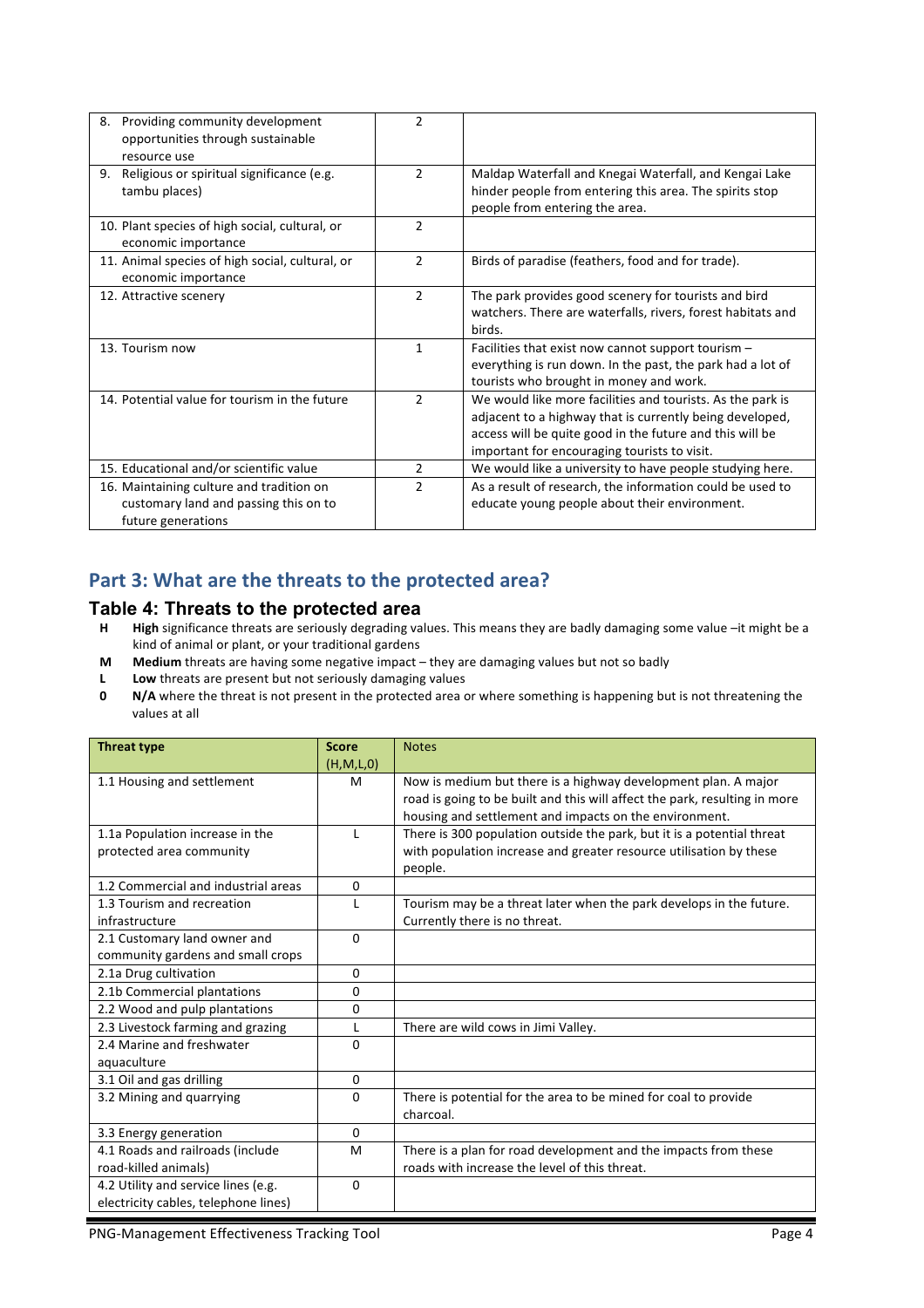| <b>Threat type</b>                                          | <b>Score</b>   | <b>Notes</b>                                                                                         |
|-------------------------------------------------------------|----------------|------------------------------------------------------------------------------------------------------|
| 4.3 Shipping lanes                                          | (H,M,L,0)<br>0 |                                                                                                      |
| 4.4 Flight paths                                            | 0              |                                                                                                      |
| 5.1 Hunting, killing and collecting                         | M              | Currently hunting takes place in the park because there are no rangers,                              |
| terrestrial animals (including killing                      |                | staff to maintain security and funds to maintain the park. This is                                   |
| of animals as a result of                                   |                | Government land so people are scared to go in. Additional                                            |
| human/wildlife conflict)                                    |                | information: There may be potential for illegal wildlife trading.                                    |
| 5.2 Gathering terrestrial plants or                         | Г              | There is some low level gathering of plants. The threat will increase as                             |
| plant products (non-timber)                                 |                | a result of population increase and improved road accessibility.                                     |
| 5.3a Logging and wood harvesting                            | L              | Low now, but logging will became higher due to population increase.                                  |
| for local/customary use                                     |                | We need better management to manage the protected area.                                              |
| 5.3b Logging and wood harvesting -                          | 0              |                                                                                                      |
| commercial logging                                          |                |                                                                                                      |
| 5.4a Fishing, killing and harvesting                        | L              | Knegai Creek has fish that are harvested for household consumption.                                  |
| aquatic resources for                                       |                |                                                                                                      |
| local/customary use<br>5.4b Fishing, killing and harvesting | 0              |                                                                                                      |
| aquatic resources for commercial                            |                |                                                                                                      |
| use                                                         |                |                                                                                                      |
| 6.1 Recreational activities and                             | 0              | This may be a threat in the future, because now there are no tourist                                 |
| tourism                                                     |                | facilities, even though there is scenery and attractive animals, such as                             |
|                                                             |                | birds of paradise, to attract tourist.                                                               |
| 6.2 War, civil unrest and military                          | 0              |                                                                                                      |
| exercises                                                   |                |                                                                                                      |
| 6.3 Research, education and other                           | 0              | This may become a threat following the redevelopment of the park.                                    |
| work-related activities in protected                        |                |                                                                                                      |
| areas                                                       |                |                                                                                                      |
| 6.4 Activities of protected area                            | 0              | Currently there are no managers or rangers. However, when                                            |
| managers (e.g. construction or                              |                | redevelopment happens there may be a low - medium threat to the                                      |
| vehicle use)                                                |                | PA. Additional information: redevelopment of the park's picnic                                       |
|                                                             |                | facilities may lead to increased mud flowing into the river in the short                             |
| 6.5 Deliberate vandalism, destructive                       | $\Omega$       | term.                                                                                                |
| activities or threats to protected                          |                | Currently there is no vandalism, but this may happen in the future<br>after the park is redeveloped. |
| area staff and visitors                                     |                |                                                                                                      |
| 7.1 Fire and fire suppression                               | M              | The last big fire was in 1997 and the park was burnt. The vegetation in                              |
| (including arson)                                           |                | the park (e.g. Araucaria) is prone to fire and may not regenerate.                                   |
| 7.2 Dams, hydrological modification                         | $\mathbf 0$    |                                                                                                      |
| and water management/use                                    |                |                                                                                                      |
| 7.3a Increased fragmentation within                         | 0              |                                                                                                      |
| protected area                                              |                |                                                                                                      |
| 7.3b Isolation from other natural                           | M              | There are Timber Rights Permit areas in the area next to the park.                                   |
| habitat (e.g. deforestation)                                |                | There are outstanding payments that need to be paid to the                                           |
|                                                             |                | landowners and if those are paid, then the area has potential for                                    |
|                                                             |                | logging.                                                                                             |
| 7.3c Other 'edge effects' on park<br>values                 | $\Omega$       |                                                                                                      |
| 7.3d Loss of keystone species (e.g.                         | H.             | Cassowaries are declining in number.                                                                 |
| top predators, pollinators etc.)                            |                |                                                                                                      |
| 8.1 Pest plants                                             | н              | Marmar (ninil grass [sensitive plant] and daka diwa (Piper).                                         |
| 8.1a Pest animals                                           | 0              |                                                                                                      |
| 8.1b Diseases such as fungus or                             | $\Omega$       |                                                                                                      |
| viruses that make native plants or                          |                |                                                                                                      |
| animals sick                                                |                |                                                                                                      |
| 8.2 Introduced genetic material (e.g.                       | 0              |                                                                                                      |
| genetically modified organisms)                             |                |                                                                                                      |
| 9.1 Household sewage and urban                              | $\mathbf 0$    |                                                                                                      |
| waste water                                                 |                |                                                                                                      |
| 9.1a Sewage and waste water from                            | 0              |                                                                                                      |
| protected area facilities                                   |                |                                                                                                      |
| 9.2 Industrial, mining and military                         | 0              |                                                                                                      |
| effluents                                                   |                |                                                                                                      |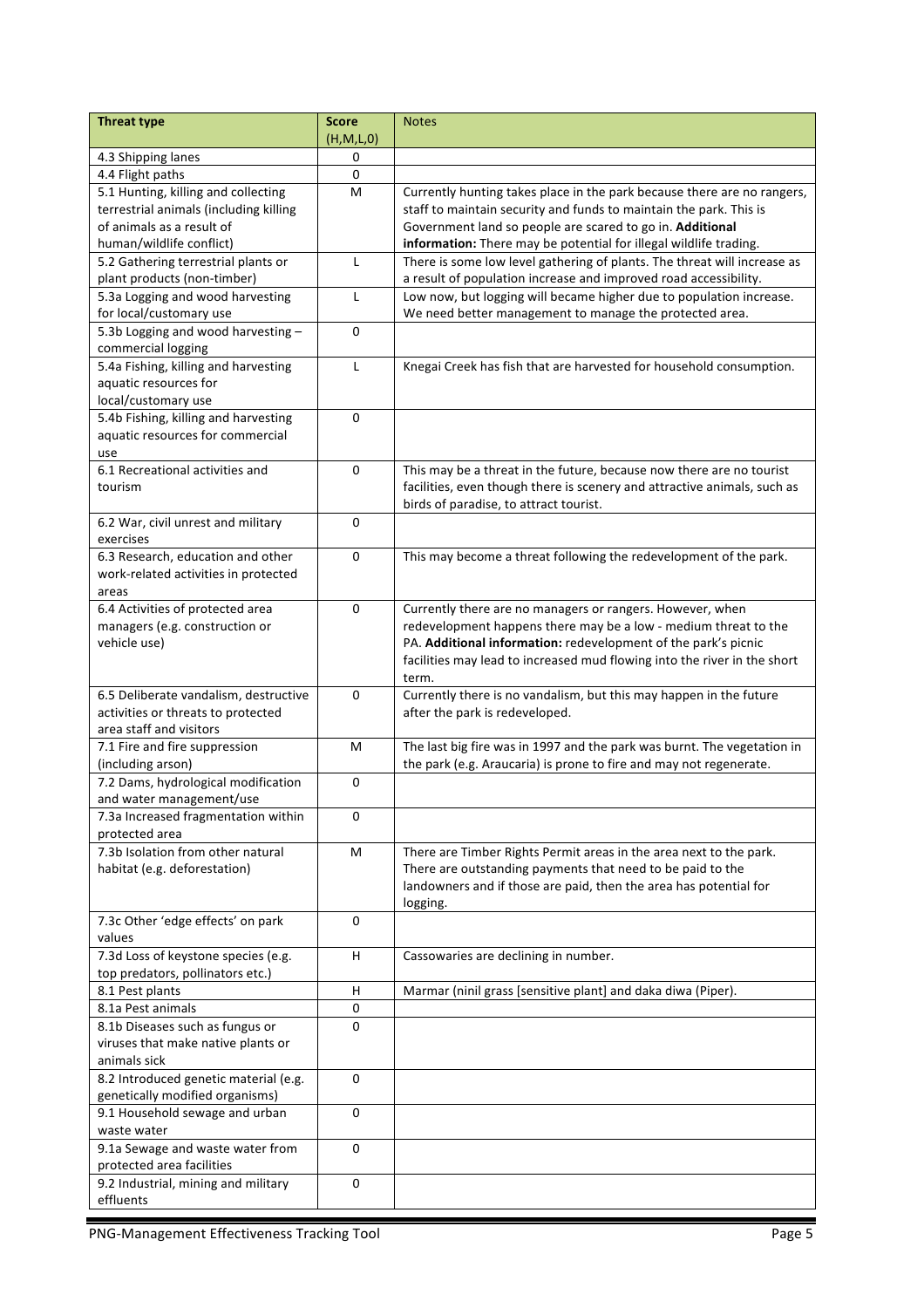| <b>Threat type</b>                       | <b>Score</b> | <b>Notes</b>                                                             |
|------------------------------------------|--------------|--------------------------------------------------------------------------|
|                                          | (H,M,L,0)    |                                                                          |
| 9.3 Agricultural and forestry            | 0            |                                                                          |
| effluents (e.g. excess fertilizers or    |              |                                                                          |
| pesticides)                              |              |                                                                          |
| 9.4 Garbage and solid waste              | $\mathbf{0}$ |                                                                          |
| 9.5 Air-borne pollutants                 | 0            |                                                                          |
| 9.6 Excess energy (e.g. heat             | $\Omega$     |                                                                          |
| pollution, lights etc.)                  |              |                                                                          |
| 10.1 Volcanoes                           | $\mathbf{0}$ |                                                                          |
| 10.2 Earthquakes/Tsunamis                | 0            |                                                                          |
| 10.3 Avalanches/Landslides               | 0            |                                                                          |
| 10.4 Erosion and siltation/              | $\Omega$     |                                                                          |
| deposition (e.g. shoreline or riverbed   |              |                                                                          |
| changes)                                 |              |                                                                          |
| 11.1 Habitat shifting and alteration     | $\mathbf{0}$ |                                                                          |
| 11.2 Droughts                            | M            | Droughts can encourage fire, which may impact severely on some of        |
|                                          |              | the forest species, such as Araucaria.                                   |
| 11.3 Temperature extremes                | M            |                                                                          |
| 11.4 Storms and flooding                 | $\mathbf{0}$ |                                                                          |
| 11.5 Coral bleaching                     | $\mathbf 0$  |                                                                          |
| 11.6 Intrusion by saltwater into         | $\Omega$     |                                                                          |
| gardens etc.                             |              |                                                                          |
| 11.7 Sea level rise                      | $\Omega$     |                                                                          |
| Other (please explain)                   | $\Omega$     |                                                                          |
| 12.1 Loss of cultural links, traditional | L            | Lack of tourism has led to a decline in training and practice in         |
| knowledge and/or management              |              | traditional dances and songs and dressing up traditionally. The tourists |
| practices                                |              | used to provide an incentive for regular practice of our dances and      |
|                                          |              | other customs.                                                           |
| 12.2 Natural deterioration of            | L            |                                                                          |
| important cultural site values           |              |                                                                          |
| 12.3 Destruction of cultural heritage    | $\mathbf{I}$ |                                                                          |
| buildings, gardens, sites etc.           |              |                                                                          |
| Other (please explain)                   |              |                                                                          |

## Table 5. Worst threats and ways forward

| <b>Threat</b><br>No. | <b>Threat</b><br>(Most significant first)                 | Threat number or<br>name (copy no.<br>from Table 4) | Nature of the threat, impact and how to reduce the impact.                                                                                                             |
|----------------------|-----------------------------------------------------------|-----------------------------------------------------|------------------------------------------------------------------------------------------------------------------------------------------------------------------------|
|                      | Pest plants                                               | 8.1                                                 | Marmar and daka diwa (Piper) are the main species; develop a<br>threat abatement plan and seek funding and assistance to<br>implement the plan.                        |
| $\mathcal{P}$        | Hunting, killing and<br>collecting terrestrial<br>animals | 5.1                                                 | Hunting occurs within the park; a staff/ranger presence is<br>needed to stop this happening.                                                                           |
| ٩                    | Isolation from other<br>natural areas                     | 7.3 <sub>h</sub>                                    | There is the potential for logging to take place next to the<br>protected area; improved consultation with neighbours is<br>necessary to minimise impacts on the park. |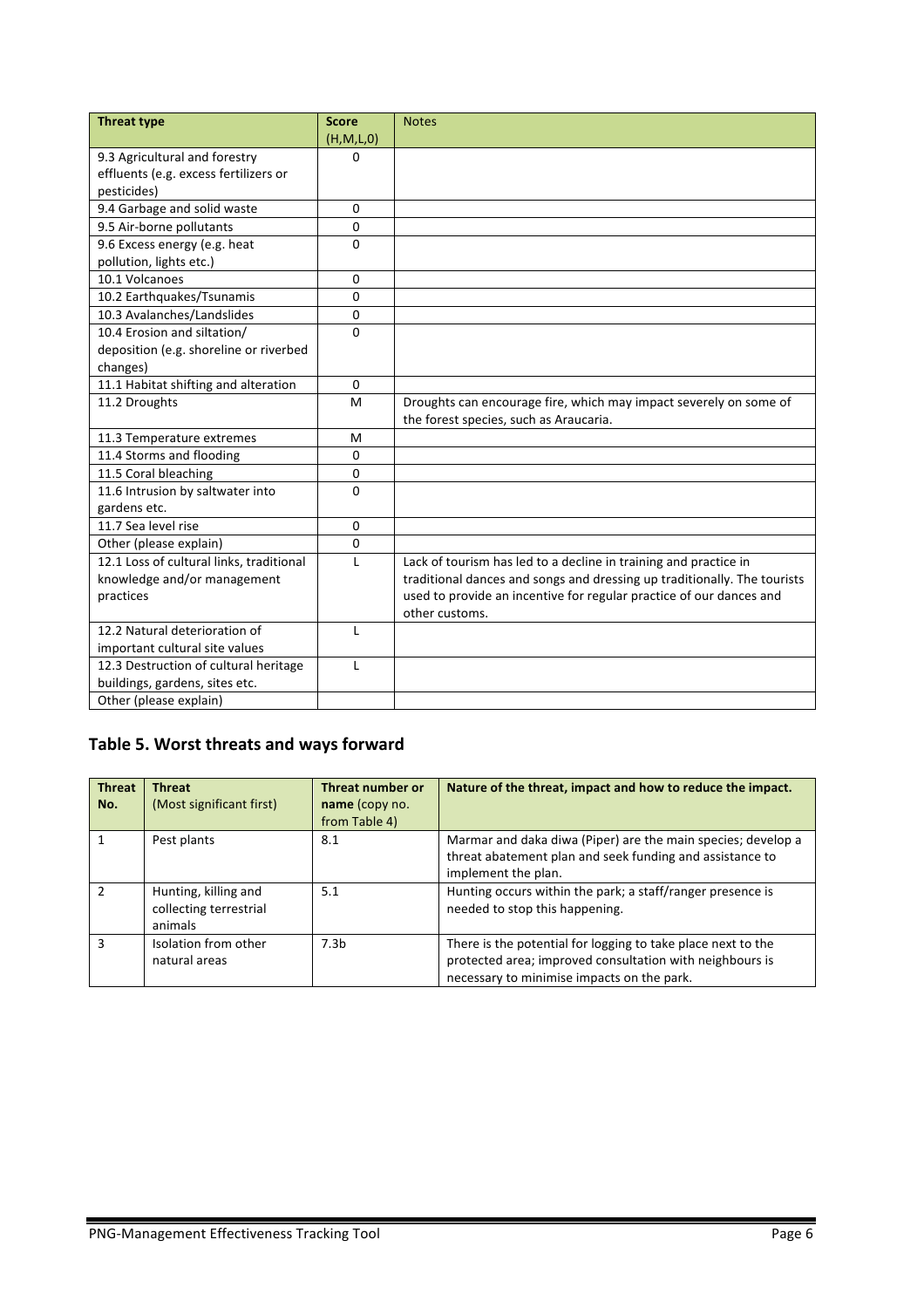## Part 4: What is the management like in the protected area?

| <b>Issue</b>                                          | <b>Score</b>       | <b>Comment</b>                                                                                                                                                                                                                                                                                                                 | <b>Next steps</b>                                                                                                                                                                                                      |
|-------------------------------------------------------|--------------------|--------------------------------------------------------------------------------------------------------------------------------------------------------------------------------------------------------------------------------------------------------------------------------------------------------------------------------|------------------------------------------------------------------------------------------------------------------------------------------------------------------------------------------------------------------------|
| 1a. Legal status                                      | (0,1,2,3, NA)<br>3 | The park was gazetted in 1991.                                                                                                                                                                                                                                                                                                 | Enter into negotiations with the<br>customary landowners and<br>government to determine the future<br>of the park and its potential status<br>under the new national protected<br>area legislation.                    |
| 1b. Legal status                                      |                    |                                                                                                                                                                                                                                                                                                                                |                                                                                                                                                                                                                        |
| 2a. Protected area<br>regulations                     | $\mathbf{1}$       | There are regulations relating to<br>hunting, which is not permitted in<br>the park, but there are major<br>weaknesses due to lack of<br>enforcement.                                                                                                                                                                          | Improve enforcement so that<br>regulations are adhered to. Develop<br>a Management Plan to identify the<br>agreed rules for the park.                                                                                  |
| 2b. Protected area<br>regulations                     |                    |                                                                                                                                                                                                                                                                                                                                |                                                                                                                                                                                                                        |
| 3. Law enforcement                                    | 0                  | No enforcement takes place as<br>there are no rangers/managers.                                                                                                                                                                                                                                                                | A ranger network is required to<br>better manage the park and enforce<br>the rules.                                                                                                                                    |
| 4. Protected area objectives                          | $\mathbf{1}$       | Not managed according to any<br>stated objectives. Previously the<br>Jimi Valley and Baiyer River Wildlife<br>Sanctuary were managed together.                                                                                                                                                                                 | Revitalise the management systems<br>for both Jimi Valley and Baiyer River,<br>because they have the same<br>objectives, districts, wards and<br>culture and traditional relations (and<br>there are only 16km apart). |
| 5. Protected area design                              | $\overline{2}$     | The NP is relatively small and the<br>boundary is relatively easily<br>defined - the NP is a narrow<br>'tongue' of forest (3 km x 1.5 km),<br>which extends along the Jimi River.<br>Jimi River and Knegai Creek form<br>two boundaries. On the east the<br>boundary is at the edge of the<br>agricultural land (RAPPAM 2006). | Consider reserve extension to include<br>higher elevation areas and work to<br>minimise the impact of logging that is<br>proposed on adjacent areas.                                                                   |
| 6. Protected area boundaries                          | 3                  | Boundaries are well known and<br>defined. Money has been provided<br>for fencing and fixing the roads.                                                                                                                                                                                                                         |                                                                                                                                                                                                                        |
| 7. Management plan                                    | 0                  | No Management Plan.                                                                                                                                                                                                                                                                                                            | Would like to have a Management<br>Plan, with agreed objectives, targets<br>and some funding to help implement<br>the recommended actions.                                                                             |
| 7a. Planning process - input<br>of rights' holders    | $\pmb{0}$          | Customary landowners have not<br>had input into planning.                                                                                                                                                                                                                                                                      | In the future, any management<br>planning should involve the<br>customary landowners.                                                                                                                                  |
| 7b. Planning process -<br>regular plan review         | 0                  |                                                                                                                                                                                                                                                                                                                                |                                                                                                                                                                                                                        |
| 7c. Planning process -<br>monitoring informs planning | 0                  |                                                                                                                                                                                                                                                                                                                                |                                                                                                                                                                                                                        |
| 8. Regular work plan                                  | 0                  | No management plan and no<br>regular work plan. Current activity<br>would have a work plan                                                                                                                                                                                                                                     |                                                                                                                                                                                                                        |
| 9. Resource inventory                                 | $\overline{2}$     | We have enough information and<br>know the objectives of the PA and<br>the people respect the park.                                                                                                                                                                                                                            | Knowledgeable people are needed to<br>translate and simplify the existing<br>information so it is more accessible<br>to people in the village. The people<br>need to know why they are<br>protecting certain things.   |

## **Table 6. Management effectiveness scores, comments, next steps**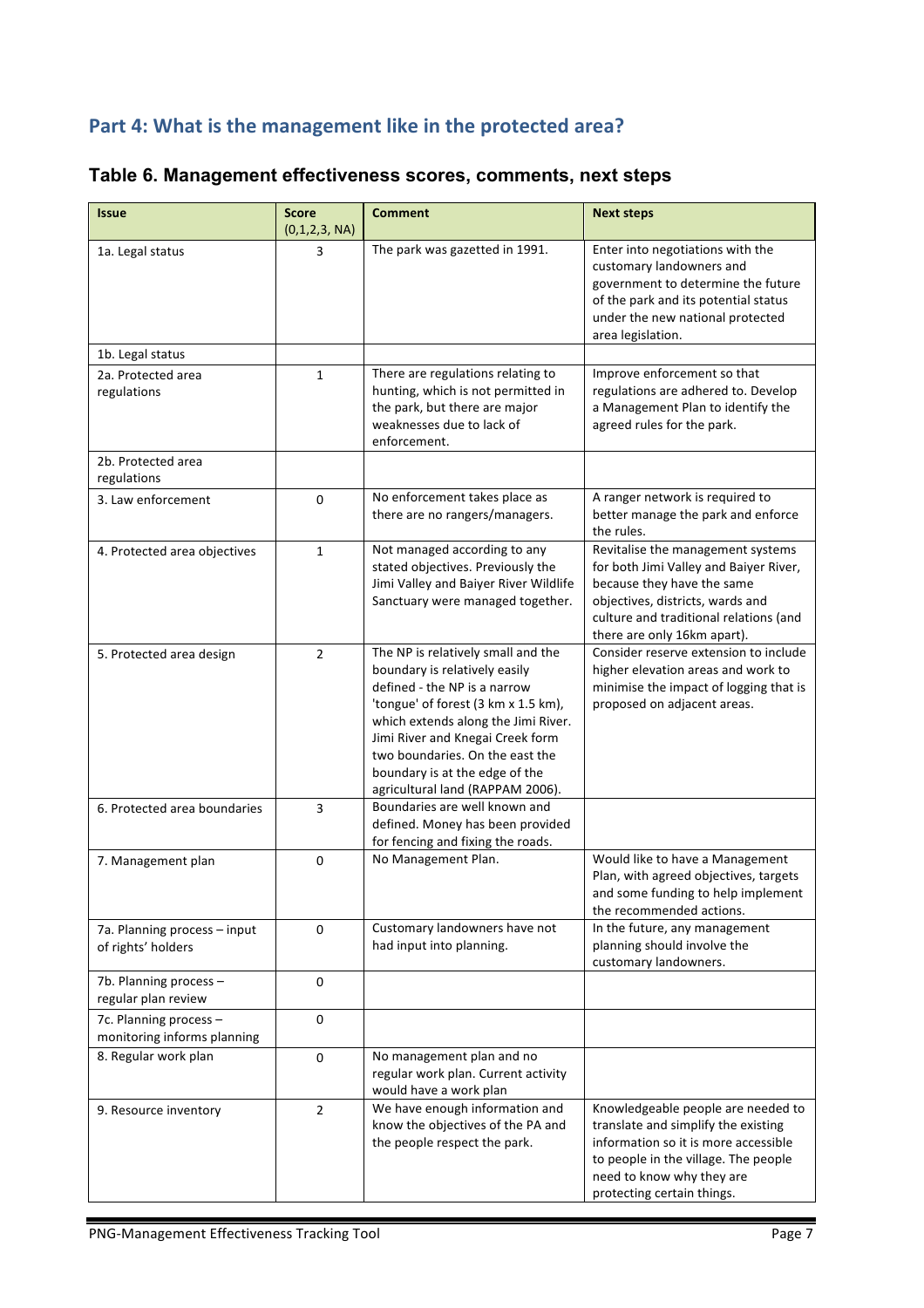| <b>Issue</b>                                          | <b>Score</b><br>(0,1,2,3, NA) | <b>Comment</b>                                                                                                                                                                              | <b>Next steps</b>                                                                                                                                                                                                                                                               |
|-------------------------------------------------------|-------------------------------|---------------------------------------------------------------------------------------------------------------------------------------------------------------------------------------------|---------------------------------------------------------------------------------------------------------------------------------------------------------------------------------------------------------------------------------------------------------------------------------|
| 10. Protection systems                                | 0                             | No protection system is in place.                                                                                                                                                           |                                                                                                                                                                                                                                                                                 |
| 11. Research and monitoring                           | 0                             |                                                                                                                                                                                             |                                                                                                                                                                                                                                                                                 |
| 12. Resource management                               | $\pmb{0}$                     |                                                                                                                                                                                             |                                                                                                                                                                                                                                                                                 |
| 13a. Staff numbers                                    | 0                             | There are casual workers at<br>present working on the<br>redevelopment of the park                                                                                                          | CEPA should employ the two existing<br>volunteer workers (Wanpis and<br>Mark) as permanent staff members<br>to implement management<br>directions and also implement<br>project activities for both Jimi (Ruti)<br>Valley National Park and Baiyer River<br>Wildlife Sanctuary. |
| 13b. Other people working<br>on the protected area    | $\mathbf{1}$                  | Wanpis and Mark do work on a<br>voluntary basis but have not been<br>paid for the past four years.                                                                                          | CEPA should employ the two existing<br>volunteer workers (Wanpis and<br>Mark) as permanent staff members<br>to implement management<br>directions and also implement<br>project activities for both Jimi (Ruti)<br>Valley National Park and Baiyer River<br>Wildlife Sanctuary. |
| 14. Training and skills                               | 0                             |                                                                                                                                                                                             |                                                                                                                                                                                                                                                                                 |
| 15. Current budget                                    | 0                             | There is no annual budget.<br>However, PGK500,000 was given by<br>the local member of parliament for<br>development (capital works only).                                                   |                                                                                                                                                                                                                                                                                 |
| 16. Security of budget                                | 0                             |                                                                                                                                                                                             |                                                                                                                                                                                                                                                                                 |
| 17. Management of budget                              | <b>NA</b>                     |                                                                                                                                                                                             |                                                                                                                                                                                                                                                                                 |
| 18. Equipment                                         | 0                             | Equipment has been purchased by<br>the customary landowners to<br>redevelop the NP e.g. truck, front-<br>loader and dump truck (it is unclear<br>whether this belongs to the NP or<br>LLG). |                                                                                                                                                                                                                                                                                 |
| 19. Maintenance of<br>equipment                       | <b>NA</b>                     |                                                                                                                                                                                             |                                                                                                                                                                                                                                                                                 |
| 20. Education and awareness                           | 0                             |                                                                                                                                                                                             |                                                                                                                                                                                                                                                                                 |
| 21. Planning for land use or<br>marine activities     | 0                             |                                                                                                                                                                                             |                                                                                                                                                                                                                                                                                 |
| 22. State and commercial<br>neighbours                | 0                             |                                                                                                                                                                                             |                                                                                                                                                                                                                                                                                 |
| 23. Indigenous people/<br><b>Customary landowners</b> | 0                             | The customary landowners do not<br>have much input into decision<br>making as the national government<br>makes all the decisions.                                                           |                                                                                                                                                                                                                                                                                 |
| 24a. Impact on communities<br>$-$ open communication  | $\Omega$                      |                                                                                                                                                                                             |                                                                                                                                                                                                                                                                                 |
| 24b. Impact on communities<br>- welfare programs      | 0                             |                                                                                                                                                                                             |                                                                                                                                                                                                                                                                                 |
| 24c. Impact on communities<br>- landowner support     | $\mathbf{1}$                  | The customary landowners support<br>the PA and the support is sufficient.                                                                                                                   |                                                                                                                                                                                                                                                                                 |
| 25. Economic benefit                                  | 0                             |                                                                                                                                                                                             |                                                                                                                                                                                                                                                                                 |
| 26. Monitoring and<br>evaluation                      | $\mathbf{1}$                  | There is some observation and<br>incidental monitoring of the NP by<br>the customary landowners, but not<br>planned or scientific monitoring of<br>the values.                              | Will employ casual people as security<br>and cleaners etc if the research<br>centre is established.                                                                                                                                                                             |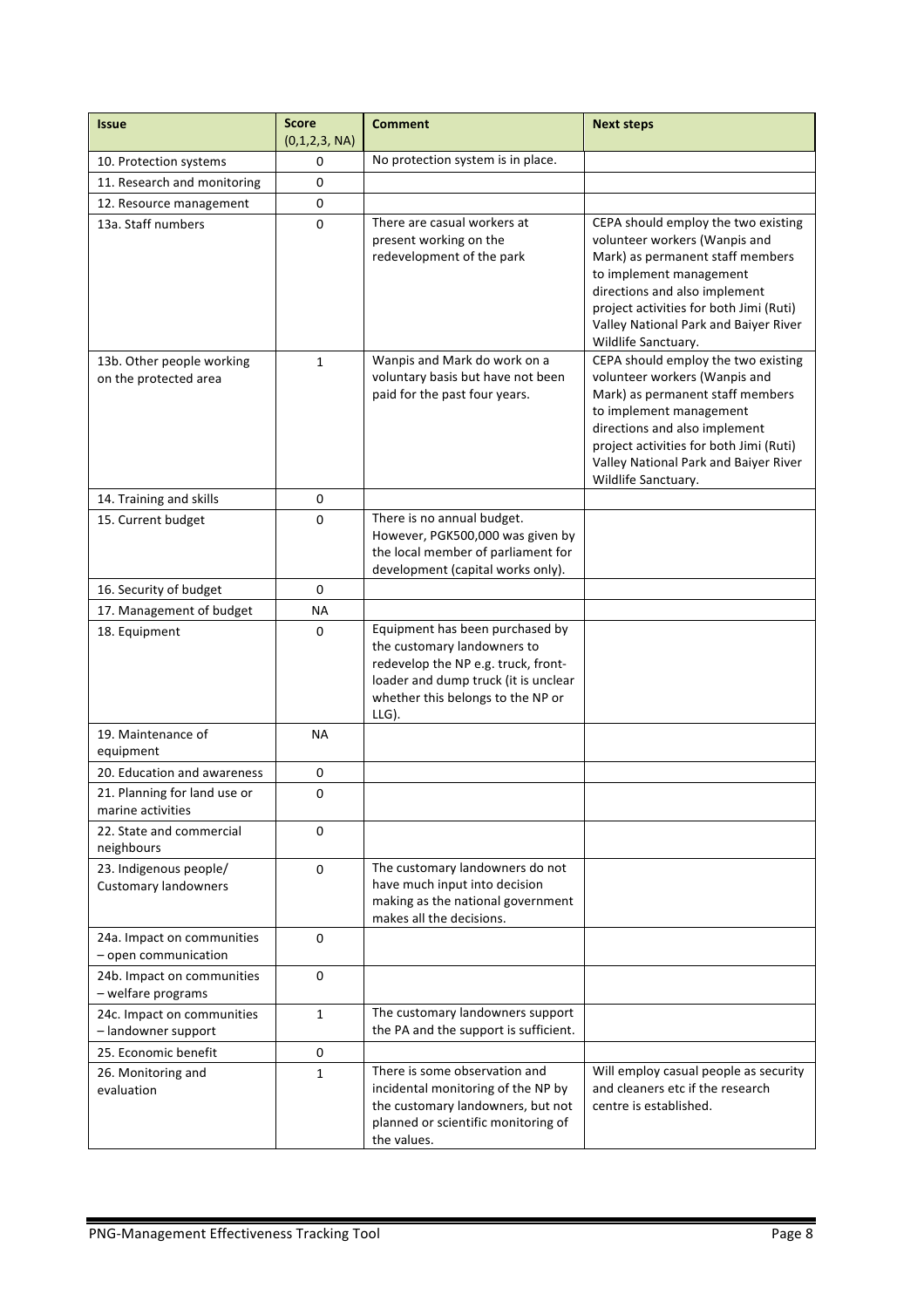| <b>Issue</b>                                          | <b>Score</b><br>(0,1,2,3, NA) | <b>Comment</b>                                                                                                                                                                                                                                                                                                                                | <b>Next steps</b>                                                  |
|-------------------------------------------------------|-------------------------------|-----------------------------------------------------------------------------------------------------------------------------------------------------------------------------------------------------------------------------------------------------------------------------------------------------------------------------------------------|--------------------------------------------------------------------|
| 27. Visitor facilities                                | 0                             | There used to be good visitor<br>facilities at the NP. Now there will<br>be some redevelopment in the<br>hope of attracting tourists back<br>into the area. People are realising<br>that they should have looked after<br>the NP better as this generated a<br>lot of money- when there were<br>visitors, there was cash in the<br>community. |                                                                    |
| 28. Commercial tourism<br>operators                   | $\Omega$                      | There are no commercial tourism<br>operators. There is some thought<br>for the local communities to<br>organise commercial tourism.                                                                                                                                                                                                           |                                                                    |
| 29. Fees                                              | $\Omega$                      | No tourists, no fees                                                                                                                                                                                                                                                                                                                          |                                                                    |
| 30. Condition of values                               | 3                             | The general observation of the<br>participating interview team was<br>that the overall values of the NP<br>are good.                                                                                                                                                                                                                          | Undertake a more scientific<br>assessment of the values of the NP. |
| 30a.Condition of values -<br>basis for assessment     | 0                             | The assessment is based on<br>observation only.                                                                                                                                                                                                                                                                                               |                                                                    |
| 30b. Condition of values $-$<br>threat abatement      | $\Omega$                      | There are no threat abatement<br>plans in place.                                                                                                                                                                                                                                                                                              |                                                                    |
| 30c. Condition of values -<br>routine park management | $\Omega$                      | There are no activities to maintain<br>the values that are a routine part of<br>park management.                                                                                                                                                                                                                                              |                                                                    |

# **Part 5: Condition and trends of protected area values**

#### **Table 7. Values, condition and trend**

| <b>Key value</b>         | <b>Condition Score</b> | <b>Trend Score</b> | <b>Information source and justification for Assessment</b> |
|--------------------------|------------------------|--------------------|------------------------------------------------------------|
| (from Table 2)           | (VG, G, F, P, DK)      | (I, S, D, DK)      | and HOW the condition can be IMPROVED                      |
| Forest and rest habitats | VG                     | S                  | Generally people do not go into the area, and it is good   |
|                          |                        |                    | condition; improve planning, management and                |
|                          |                        |                    | enforcement                                                |
| <b>Birds</b>             | VG                     |                    | Many birds including birds or paradise, parrots,           |
|                          |                        |                    | cassowary; no certain of the condition due to lack of      |
|                          |                        |                    | research                                                   |
| Secret sites             | VG                     |                    | People don't go there but the condition is thought to      |
|                          |                        |                    | be very good                                               |

#### Table 8. Recommendations and ways forward

| 1.                                                                             |                                                                                                                                                                                              | 3.                                                                                                    |
|--------------------------------------------------------------------------------|----------------------------------------------------------------------------------------------------------------------------------------------------------------------------------------------|-------------------------------------------------------------------------------------------------------|
| Funding is needed to revitalize and<br>rehabilitate Jimi Valley National Park. | Management of Jimi Valley National<br>Park must be amalgamated with the<br>management of Baiyer River Wildlife<br>Sanctuary and Wanpis and Mark<br>should be given permanent staff<br>status | Develop a management plan for the<br>national park, in consultation with the<br>customary landowners. |